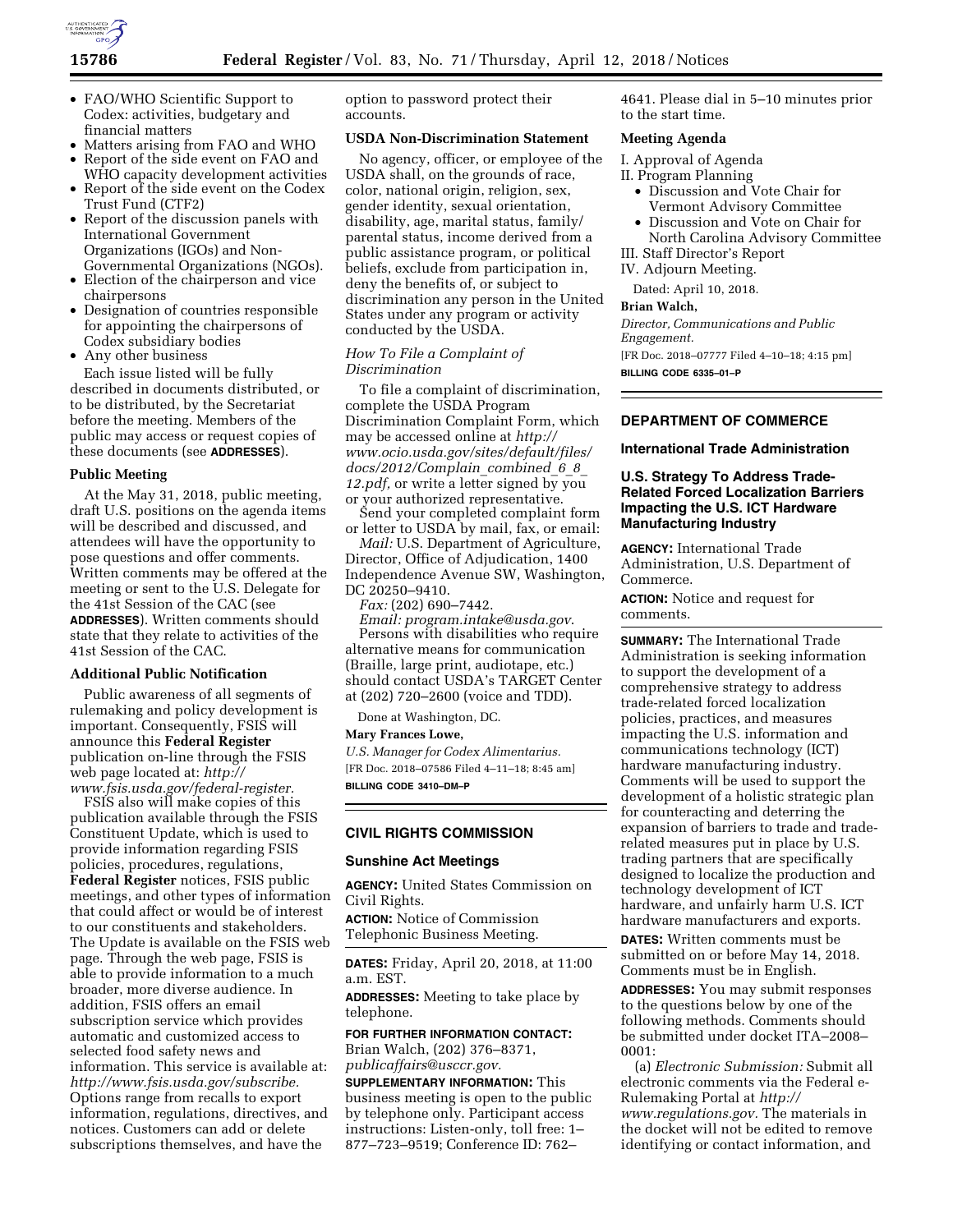the Department cautions against including any information in an electronic submission that the submitter does not want publicly disclosed. Attachments to electronic comments will be accepted in Microsoft Word, Excel, or Adobe PDF formats only. Comments containing references, studies, research, and other empirical data that are not widely published should include copies of the referenced materials. Please do not submit additional materials. If you want to submit a comment with business confidential information that you do not wish to be made public, submit the comment as a written/paper submission in the manner detailed below.

(b) *Written/Paper Submission:* Send all written/paper submissions to: Cary Ingram, U.S. Department of Commerce, International Trade Administration, Office of Health and Information Technologies, 1401 Constitution Ave. NW, Washington, DC 20230; Submissions of ''Business Confidential Information'': Any submissions containing ''business confidential information'' must be delivered in a sealed envelope marked ''confidential treatment requested'' to the address listed above. Please provide an index listing the document(s) or information that the submitter would like the Department to withhold. The index should include information such as numbers used to identify the relevant document(s) or information, document title and description, and relevant page numbers and/or section numbers within a document. Provide a statement explaining the submitter's grounds for objecting to disclosure of the information to the public. The Department also requests that submitters of business confidential information include a non-confidential version (either redacted or summarized) of those confidential submissions, which will be available for public viewing and posted on *[https://](https://www.regulations.gov) [www.regulations.gov.](https://www.regulations.gov)* In the event that the submitter cannot provide a nonconfidential version of its submission, the Department requests that the submitter post a notice in the docket stating that it has provided the Department with business confidential information. Should a submitter fail to docket either a non-confidential version of its submission or to post a notice that business confidential information has been provided, the Department will note the receipt of the submission on the docket with the submitter's organization or name (to the degree permitted by law) and the date of submission.

For alternatives to online or mail submissions, please contact Mr. Cary

Ingram at (202) 482–2872 or *[cary.ingram@trade.gov.](mailto:cary.ingram@trade.gov)* The public is strongly encouraged to file submissions electronically.

**FOR FURTHER INFORMATION CONTACT:**  Questions regarding the submission of comments should be directed to Mr. Cary Ingram at (202) 482–2872, or *[cary.ingram@trade.gov.](mailto:cary.ingram@trade.gov)* 

#### **SUPPLEMENTARY INFORMATION:**

*Background:* Over the past five years, there has been a rapid expansion of laws, regulations, trade policies, directives, and practices by various U.S. trading partners to further multilayered campaigns to force the domestic localization of production and technology development of information and communications technology (ICT) hardware. Various forms of domestic production requirements, local content requirement (LCR) mandates, coerced technology transfer rules, and other barriers to trade have been put in place to supplant U.S. technology products in international ICT markets. These are measures that arbitrarily discriminate against foreign products, intellectual property (IP), or hardware suppliers, and are distinctively designed to force the production and development of ICT hardware to be localized within a country's territorial boundaries, while also cultivating and incubating select domestic industries, technologies, or intellectual property at the expense of imported goods, or foreign-owned or developed IP.

The ICT hardware sector has become a leading target for discriminatory measures in markets throughout the world at an accelerated level of proliferation. Examples of trade-related barriers and measures impacting the industry include:

• Local content requirements (LCRs) for ICT products sold in the domestic market;

• Subsidies or other government preferences made contingent upon the use of local ICT products, indigenous technology, or domestically owned IP;

• Mandates for service providers to purchase domestically-manufactured ICT hardware or ICT products with specific levels of domestic content;

• Measures to force the transfer of technology or IP to local entities;

• Unjustified requirements to conduct conformity assessment and certification procedures in-country.

The competitiveness of the U.S. ICT manufacturing sector is increasingly coming under threat by the continued expansion of forced localization policies and practices in geographic and technological scope. These forced localization measures and barriers not

only threaten U.S. production of ICT hardware currently in the market, but also threaten the United States' competitive position in new and emerging technology sectors across the entire ICT-enabled industrial base as these policies expand to broader technology segments. Recognizing the need to address current forced localization measures impacting the U.S. ICT hardware manufacturing sector on a strategic basis, and to deter additional localization barriers, the U.S. Department of Commerce's International Trade Administration is reviewing the landscape of policy options and potential remedies that can be utilized to develop a strategic response to the expanding forced localization trend causing harm to the U.S. ICT manufacturing base. The Department is seeking to develop a comprehensive, holistic set of actionable tools, tactics, and strategies to counteract the spread of policies, practices, and barriers-totrade specifically designed to discriminate against U.S. ICT products and exports, while instigating the domestic localization of ICT hardware production and technology development.<sup>1</sup> Respondents may address any, all, or none of the following questions, and may address additional topics that may help the Department in developing a comprehensive strategy to address trade-related forced localization barriers affecting the U.S. ICT manufacturing industry. While the Department welcomes all input considered relevant to the development of a comprehensive strategy, the Department specifically seeks the following types of information:

*1. Laws, regulations, policies, trade practices, non-tariff barriers, and other traderelated measures put in place by U.S. trading partners that appear to be specifically structured to force the localization of production and technology development of ICT hardware, and unfairly harm U.S. ICT hardware manufacturers and exports.* 

2. *The estimated burden and harm caused by the identified trade-related localization laws, regulations, policies, trade practices, non-tariff barriers, and other trade-related localization measures in terms of lost revenue, market share, exports, employment, income, or other measures to quantify the damage and harm to the U.S. ICT hardware manufacturing industry and related export opportunities.* 

The information obtained from written submissions will be used to inform the strategic planning to address

<sup>1</sup> Data localization policies or restrictions on cross-border data flows will not be covered in this edition of the strategy review or this current request for comments.